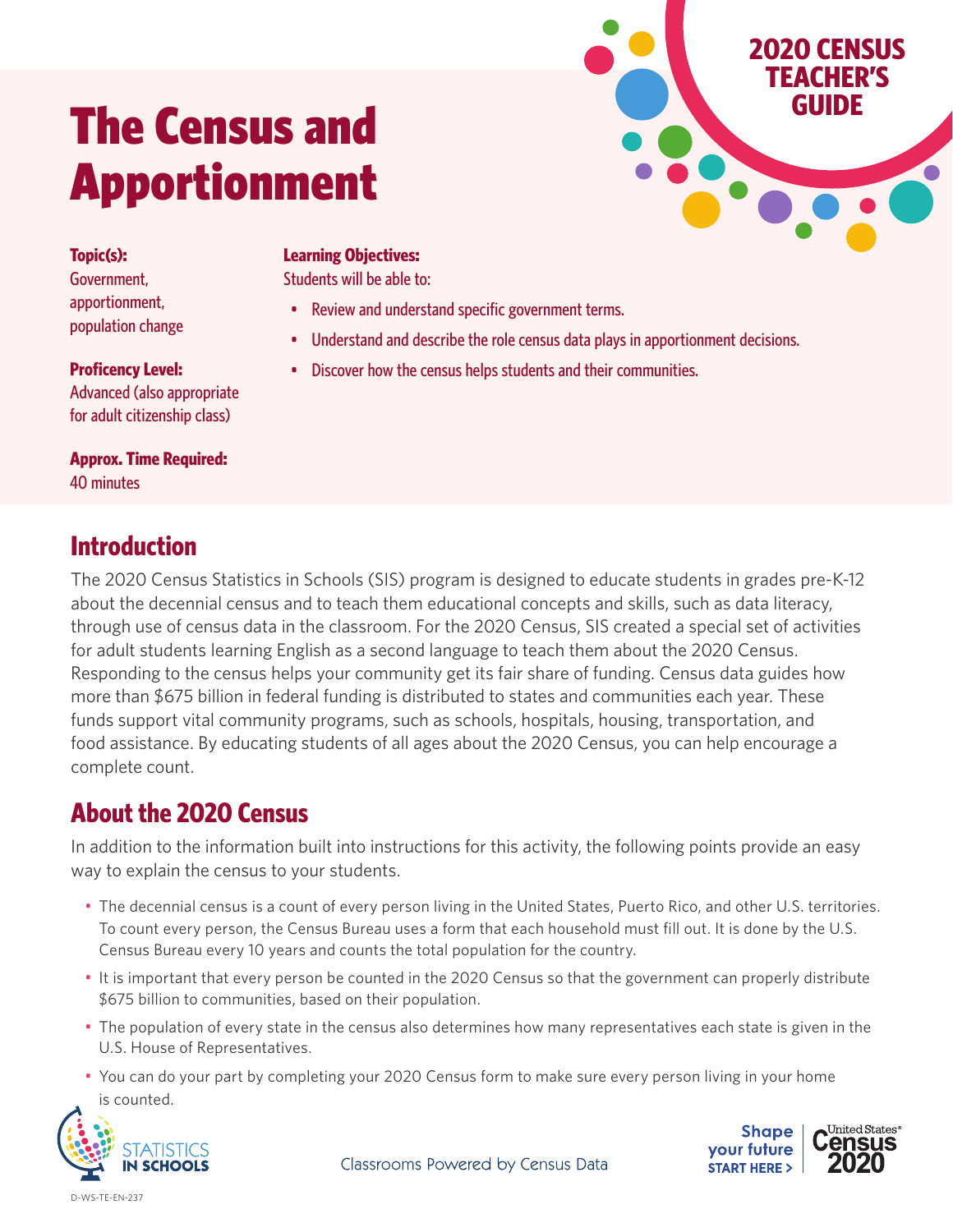

#### **Materials Required**

- Printed student worksheets
- A projector or smartboard with internet access
- *[The Amazing Apportionment Machine](https://www.census.gov/schools/resources/videos/apportionment-machine.html)* video (https://www.census.gov/schools/resources/videos/ apportionment-machine.html)
- *[State Population Change: 2010 to 2018](https://www.census.gov/library/visualizations/2018/comm/population-change-2010-2018.html)* (https://www.census.gov/library/visualizations/2018/ comm/population-change-2010-2018.html)
- *[My Congressional District](https://www.census.gov/mycd/)* (for home extension assignment) (https://www.census.gov/mycd)

#### **Worksheet Description**

Adult students will learn how the U.S. government is structured and how seats are allocated within the U.S. House of Representatives. The worksheet gives special attention to explaining higher-level vocabulary, requirements for redistricting, and the impact of redistricting on voting.

### **Before the Activity—15 Minutes**

- 1. Introduce or reintroduce the census to the class.
	- If you have not used another 2020 Census activity, introduce this topic to the class: "The census, also called the decennial census, is a count of every person living in the United States. It is done by the U.S. Census Bureau every 10 years. It is important that every person be counted in the decennial census so that the government can properly distribute \$675 billion in funding to communities across the country. Another reason it is important to get a complete count is that the numbers from the census are used for apportionment. Apportionment is the dividing up of the 435 seats in the U.S. House of Representatives among the 50 states according to the states' population."
	- If you have used another 2020 Census activity, say, "We have talked in other classes about the importance of the U.S. census. One reason it is important is that the count of people done in the census is used to determine apportionment. Apportionment is the dividing up of the 435 seats in the U.S. House of Representatives among the 50 states according to the states' population."



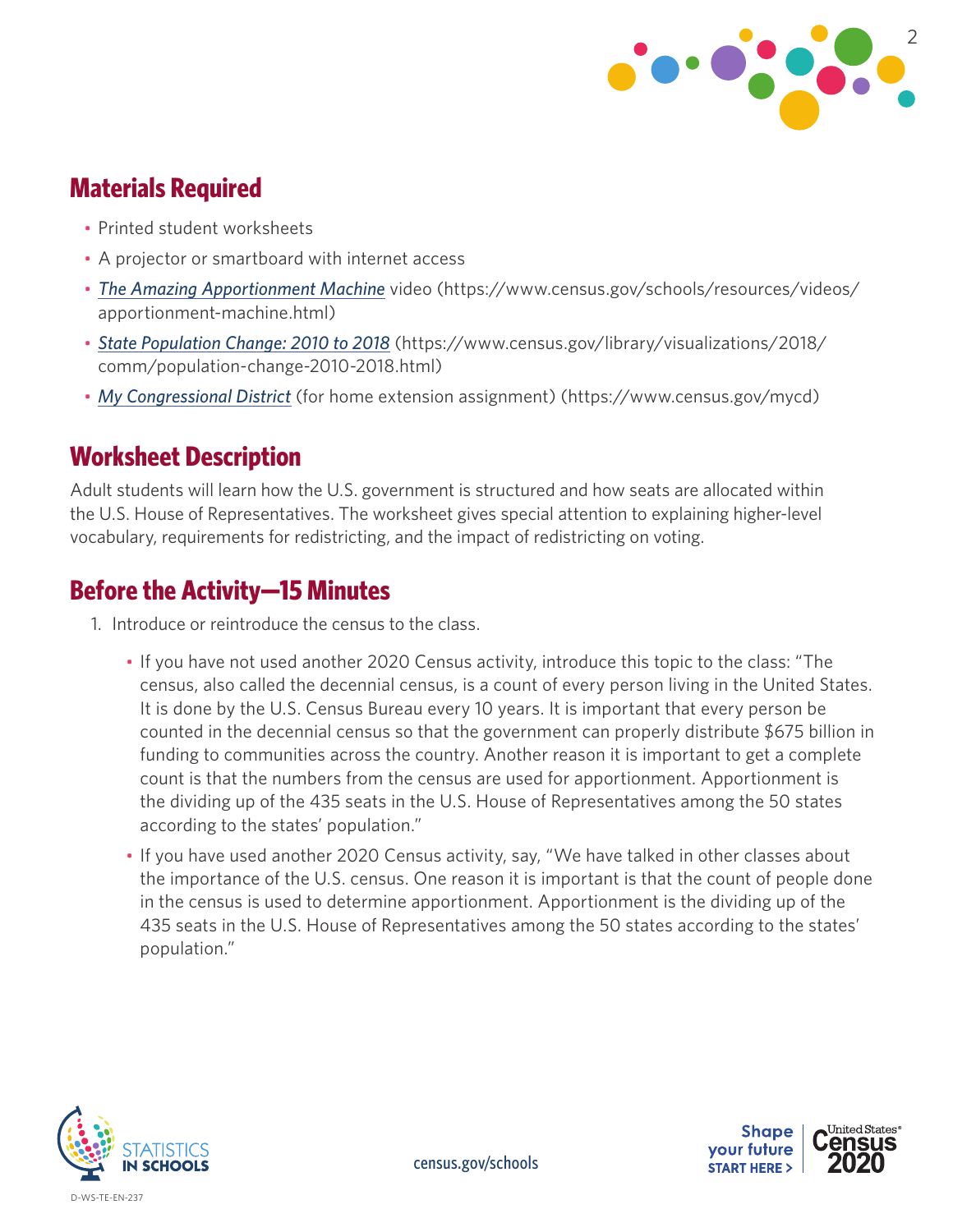

2. Optional: If you have access to technology, inform the class that they are going to watch *T[he Amazing Apportionment Machine](https://www.census.gov/schools/resources/videos/apportionment-machine.html)* video [\(https://www.census.gov/schools/resources/videos/](https://www.census.gov/schools/resources/videos/apportionment-machine.html) [apportionment-machine.html\)](https://www.census.gov/schools/resources/videos/apportionment-machine.html) about apportionment. Tell the students to jot down what they learn from the video and what questions they have. After the video, have students share what they learned, along with any questions. Tell them that, next, they will read an article to help them answer their questions.

**Teacher Tip:** Put on the closed captioning so students can read while they listen. Also, play the video at least two times to aid in listening comprehension.

#### **During the Activity—20 Minutes**

- 1. Review the following vocabulary with students, as necessary:
	- **Legislative branch:** One of the three main parts of the U.S. government. It consists of the U.S. Congress. The legislative branch drafts laws, confirms or rejects presidential nominations, and has the authority to declare war.
	- **Congress:** The legislative branch of the U.S. government. The House of Representatives and the Senate work together to create laws.
	- **Senate:** The smaller, upper assembly of the U.S. Congress. The Senate has two members from each state.
	- **Electoral College:** A body of people representing the states of the U.S., who formally cast votes for the election of the president and vice president.
	- **U.S. House of Representatives:** The lower chamber of congress where seats are distributed based on population determined through the decennial census.
	- **Representative:** A person who speaks and acts on behalf of another person or a group of people.
	- **Constitution:** The basic written set of principles and precedents of the federal government.
- 2. As a class, have students take turns reading portions of the article on apportionment from the student worksheet.
- 3. Now have students answer Questions #3 and #4, using the State Population Change: 2010 to 2018 infographic on the student worksheet. Note for students that while Puerto Rico is shown on the map, its population does not impact the reapportionment of seats within the U.S. House of Representatives.